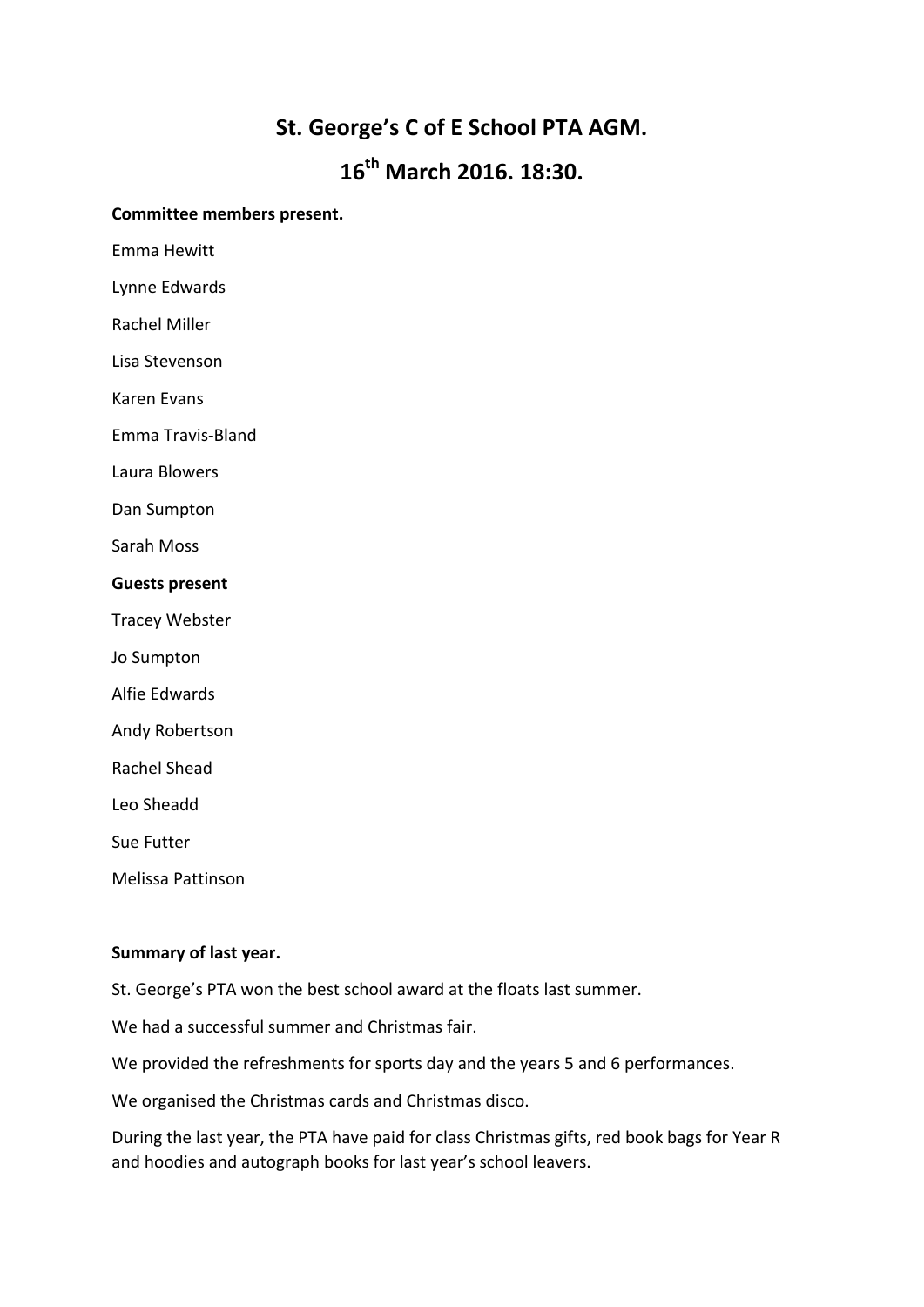At present, the PTA are saving for a new stage and sports kits. The sports kits have been chosen and will be ordered with the year 6 hoodies, once the new school logo is ready.

### **Accounts.**

Profit this year of £1,650.

Bank balance of £5,140

Rachel Miller gave her report and breakdown of accounts, which have been audited. These can be viewed on request.

#### **Events for this next year.**

Summer fair. Happy Birthday theme for both the school's 200 years and the Queen's 90<sup>th</sup> birthday.  $9^{th}$  July. 1-3pm.

We are looking at buying something commemorative for the pupils, such as pin badges.

Floats parade. We will not be entering a float this year.

Joules sale (out of season or damaged goods). Date to be arranged. Open to public. Ticket sales go to PTA.

Sports day and Year 5 and 6 Performances will take place during the week  $11<sup>th</sup>$  July.

Images Rutland. Themed day at school, where pictures are taken and parents have the opportunity to buy pictures. A percentage goes to the PTA.

Christmas cards and school discos.

Christmas fair.

#### **Problems faces this last year.**

Lack of helpers has meant that there had to be less stalls at the fairs or stalls were being run by the PTA's children. Could we invite parents to be friend of the PTA? They don't have to feel pressured to be on the committee, but are able to give help where they can.

The Elf Shelf needs more helpers, so we need to look at the possibility of it happening during school hours, like it did in the past.

Refreshments this year have not been as profitable. Is this due to the time or weather? It was very cold at sports day and we only provided cold drinks. We need to look into the practicality of serving hot drinks outside. Outside caterers have not made much money either.

As well as helpers, we will also need to start recruiting new committee members, as some of the current member's children don't have long left in the school.